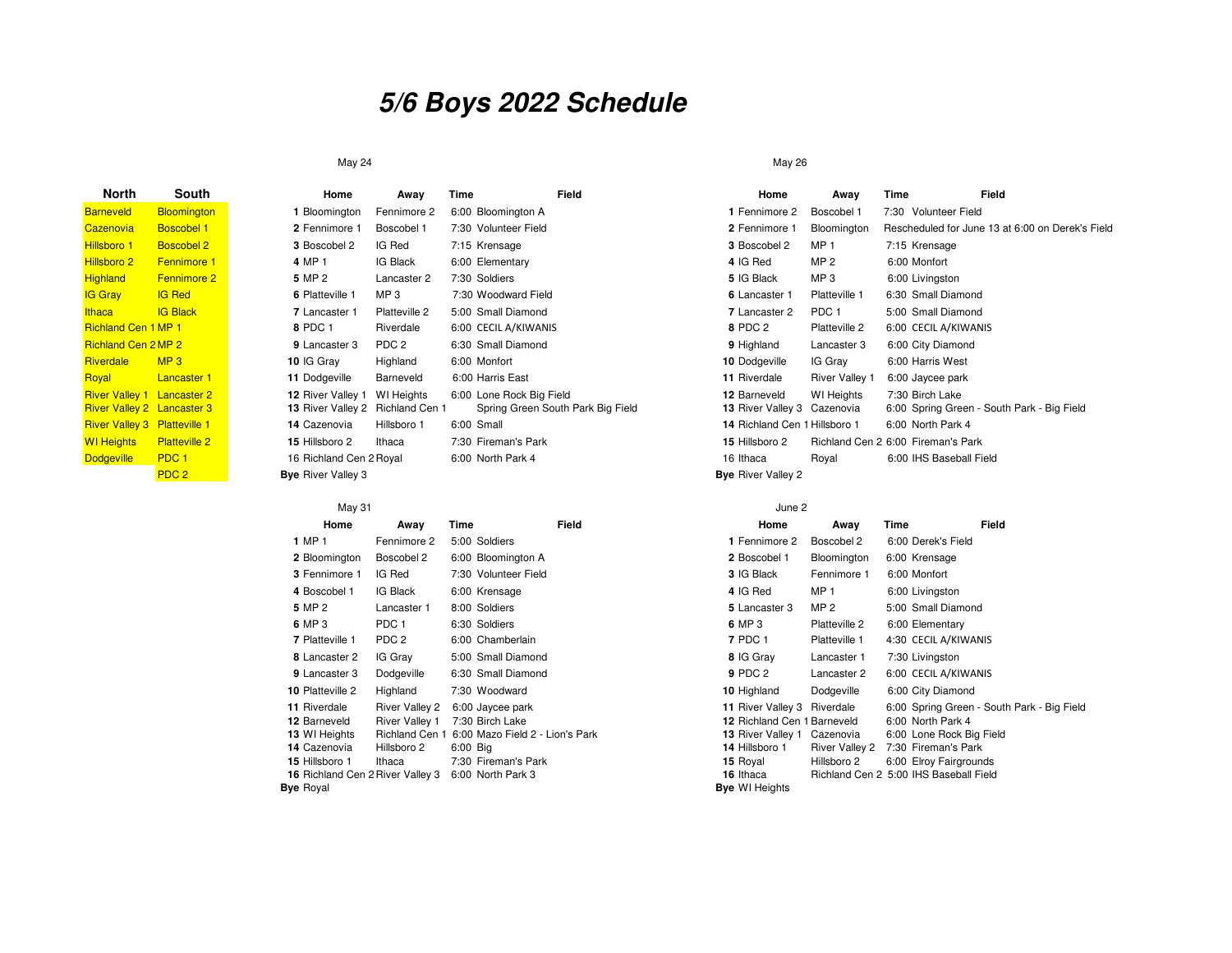| <b>North</b>                        | South                | 6 PDC 2               |
|-------------------------------------|----------------------|-----------------------|
| <b>Barneveld</b>                    | <b>Bloomington</b>   | 7 Platteville 1       |
| Cazenovia                           | <b>Boscobel 1</b>    | 8 PDC 1               |
| Hillsboro 1                         | Boscobel 2           | 9 Platteville 2       |
| Hillsboro 2                         | <b>Fennimore 1</b>   | 10 Highland           |
| <b>Highland</b>                     | <b>Fennimore 2</b>   | 11 Dodgeville         |
| <b>IG Gray</b>                      | <b>IG Red</b>        | 12 Barneveld          |
| <b>Ithaca</b>                       | <b>IG Black</b>      | 13 River Valley 2     |
| Richland Cen 1 MP 1                 |                      | 14 Royal              |
| Richland Cen 2 MP 2                 |                      | 15 Richland Cen 2     |
| Riverdale                           | MP <sub>3</sub>      | 16 Ithaca             |
| Royal                               | Lancaster 1          | <b>Bye</b> Boscobel 2 |
| River Valley 1 Lancaster 2          |                      |                       |
| River Valley 2 Lancaster 3          |                      | June 14               |
| <b>River Valley 3 Platteville 1</b> |                      | Home                  |
| WI Heights                          | <b>Platteville 2</b> | 1 Lancaster 1         |
| <b>Dodgeville</b>                   | PDC <sub>1</sub>     | 2 Bloomington         |
|                                     | PDC <sub>2</sub>     | 3 Fennimore 1         |

|                  | June 7                        |                       |                        | June 9                                     |                           |
|------------------|-------------------------------|-----------------------|------------------------|--------------------------------------------|---------------------------|
|                  | Home                          | Away                  | Time                   | Field                                      | Home                      |
|                  | 1 MP 2                        | IG Gray               | 7:30 Elementary        |                                            | 1 Fennimore 2             |
|                  | 2 Bloomington                 | IG Red                | 6:00 Bloomington A     |                                            | 2 IG Black                |
|                  | 3 Fennimore 1                 | Lancaster 1           | 6:00 Volunteer Field   |                                            | 3 PDC 1                   |
|                  | 4 MP 1                        | Boscobel 1            | 6:00 Elementary        |                                            | 4 Boscobel 1              |
|                  | 5 Richland Cen 1 IG Black     |                       | 6:00 North Park 3      |                                            | 5 MP 3                    |
| uth              | 6 PDC 2                       | MP <sub>3</sub>       | 6:00 CECIL A/KIWANIS   |                                            | 6 IG Red                  |
| ngton            | 7 Platteville 1               | Lancaster 2           | 7:30 Woodward          |                                            | 7 Lancaster 2             |
| el1              | 8 PDC 1                       | Lancaster 3           | 4:30 CECIL A/KIWANIS   |                                            | 8 Lancaster 1             |
| el2              | 9 Platteville 2               | Fennimore 2           | 6:00 Chamberlain       |                                            | 9 Platteville 2           |
| ore 1            | 10 Highland                   | Riverdale             | 7:30 City Diamond      |                                            | 10 Riverdale              |
| ore <sub>2</sub> | 11 Dodgeville                 | <b>River Valley 1</b> | 6:00 Harris East       |                                            | 11 Highland               |
|                  | 12 Barneveld                  | Hillsboro 2           | 7:30 Birch Lake        |                                            | 12 River Valley 1         |
| k                | <b>13 River Valley 2</b>      | WI Heights            |                        | 6:00 Spring Green - South Park - Big Field | 13 WI Heights             |
|                  | 14 Royal                      | Cazenovia             | 6:00 Elroy Fairgrounds |                                            | 14 Hillsboro 2            |
|                  | 15 Richland Cen 2 Hillsboro 1 |                       | 6:00 North Park 4      |                                            | 15 Royal                  |
|                  | 16 Ithaca                     | River Valley 3        | 6:00 IHS Basball Field |                                            | 16 Dodgeville             |
| ter 1            | <b>Bye</b> Boscobel 2         |                       |                        |                                            | <b>Bye</b> Richland Cen 2 |
| ter $2$          |                               |                       |                        |                                            |                           |
| ter 3            | June 14                       |                       |                        |                                            | June 16                   |
| lle <sub>1</sub> | Home                          | Away                  | Time                   | Field                                      | Home                      |
| lle <sub>2</sub> | 1 Lancaster 1                 | Fennimore 2           | 5:30 Small Diamond     |                                            | 1 Fennimore 2             |
|                  | 2 Bloomington                 | PDC <sub>2</sub>      | 6:00 Bloomington A     |                                            | 2 Platteville 1           |
|                  | 3 Fennimore 1                 | MP <sub>3</sub>       | 6:00 Volunteer Field   |                                            | 3 MP 1                    |

| Home                    | Away                   | Time | Field                                    |
|-------------------------|------------------------|------|------------------------------------------|
| $\overline{\mathbf{2}}$ | IG Gray                |      | 7:30 Elementary                          |
| mington                 | IG Red                 |      | 6:00 Bloomington A                       |
| imore 1                 | Lancaster 1            |      | 6:00 Volunteer Field                     |
|                         | Boscobel 1             |      | 6:00 Elementary                          |
| land Cen 1 IG Black     |                        |      | 6:00 North Park 3                        |
| $\overline{2}$          | MP 3                   |      | 6:00 CECIL A/KIWANIS                     |
| eville 1                | Lancaster 2            |      | 7:30 Woodward                            |
| -1                      | Lancaster 3            |      | 4:30 CECIL A/KIWANIS                     |
| eville 2                | Fennimore 2            |      | 6:00 Chamberlain                         |
| land                    | Riverdale              |      | 7:30 City Diamond                        |
| aeville                 | <b>River Valley 1</b>  |      | 6:00 Harris East                         |
| eveld                   | Hillsboro 2            |      | 7:30 Birch Lake                          |
|                         | r Valley 2 WI Heights  |      | 6:00 Spring Green - South Park - Big Fie |
| al                      | Cazenovia              |      | 6:00 Elroy Fairgrounds                   |
|                         | land Cen 2 Hillsboro 1 |      | 6:00 North Park 4                        |
| a:                      | River Valley 3         |      | 6:00 IHS Basball Field                   |
| obel 2:                 |                        |      |                                          |

|                    | June 7                        |                       |                                            | June 9       |                           |                       |                                 |       |  |
|--------------------|-------------------------------|-----------------------|--------------------------------------------|--------------|---------------------------|-----------------------|---------------------------------|-------|--|
|                    | Home                          | Away                  | Time                                       | <b>Field</b> | Home                      | Away                  | Time                            | Field |  |
|                    | 1 MP 2                        | IG Gray               | 7:30 Elementary                            |              | 1 Fennimore 2             | Platteville 1         | 6:00 Derek's Field              |       |  |
|                    | 2 Bloomington                 | IG Red                | 6:00 Bloomington A                         |              | 2 IG Black                | Bloomington           | 6:00 Livingston                 |       |  |
|                    | 3 Fennimore 1                 | Lancaster 1           | 6:00 Volunteer Field                       |              | 3 PDC 1                   | Fennimore 1           | 6:00 CECIL A/KIWANIS            |       |  |
|                    | 4 MP 1                        | Boscobel 1            | 6:00 Elementary                            |              | 4 Boscobel 1              | MP 2                  | 6:00 Krensage                   |       |  |
|                    | 5 Richland Cen                | 1 IG Black            | 6:00 North Park 3                          |              | 5 MP 3                    | Boscobel 2            | 5:00 Elementary                 |       |  |
| South              | 6 PDC 2                       | MP <sub>3</sub>       | 6:00 CECIL A/KIWANIS                       |              | 6 IG Red                  | Lancaster 3           | 7:30 Livingston                 |       |  |
| <b>Bloomington</b> | 7 Platteville 1               | Lancaster 2           | 7:30 Woodward                              |              | 7 Lancaster 2             | MP <sub>1</sub>       | 5:30 Small Diamond              |       |  |
| <b>Boscobel 1</b>  | 8 PDC 1                       | Lancaster 3           | 4:30 CECIL A/KIWANIS                       |              | 8 Lancaster 1             | PDC <sub>2</sub>      | 7:00 Small Diamond              |       |  |
| <b>Boscobel 2</b>  | 9 Platteville 2               | Fennimore 2           | 6:00 Chamberlain                           |              | 9 Platteville 2           | <b>River Valley 3</b> | 7:30 Woodward                   |       |  |
| <b>Fennimore 1</b> | 10 Highland                   | Riverdale             | 7:30 City Diamond                          |              | 10 Riverdale              | IG Gray               | 7:30 Jaycee park                |       |  |
| <b>Fennimore 2</b> | 11 Dodgeville                 | <b>River Valley 1</b> | 6:00 Harris East                           |              | 11 Highland               | Barneveld             | 6:00 City Diamond               |       |  |
| <b>IG Red</b>      | 12 Barneveld                  | Hillsboro 2           | 7:30 Birch Lake                            |              | 12 River Valley 1         | Richland Cen 1        | 6:00 Lone Rock Big Field        |       |  |
| <b>IG Black</b>    | <b>13 River Valley 2</b>      | WI Heights            | 6:00 Spring Green - South Park - Big Field |              | 13 WI Heights             | Cazenovia             | 6:00 Mazo Field 2 - Lion's Park |       |  |
| 1 MP 1             | 14 Royal                      | Cazenovia             | 6:00 Elroy Fairgrounds                     |              | 14 Hillsboro 2            | <b>River Valley 2</b> | 6:00 Fireman's Park             |       |  |
| 2 MP 2             | 15 Richland Cen 2 Hillsboro 1 |                       | 6:00 North Park 4                          |              | 15 Royal                  | Hillsboro 1           | 7:30 Elroy Fairgrounds          |       |  |
| MP <sub>3</sub>    | 16 Ithaca                     | River Valley 3        | 6:00 IHS Basball Field                     |              | 16 Dodgeville             | Ithaca                | 6:00 Harris East                |       |  |
| <b>Lancaster 1</b> | <b>Bye Boscobel 2</b>         |                       |                                            |              | <b>Bye</b> Richland Cen 2 |                       |                                 |       |  |

| aster 3 | June 14                  |                           |                                       |                                       | June 16                       |                       |                      |       |
|---------|--------------------------|---------------------------|---------------------------------------|---------------------------------------|-------------------------------|-----------------------|----------------------|-------|
| ville 1 | Home                     | Away                      | Time                                  | <b>Field</b>                          | Home                          | Away                  | Time                 | Field |
| ville 2 | 1 Lancaster 1            | Fennimore 2               | 5:30 Small Diamond                    |                                       | 1 Fennimore 2                 | PDC <sub>1</sub>      | 7:30 Volunteer Field |       |
|         | 2 Bloomington            | PDC <sub>2</sub>          | 6:00 Bloomington A                    |                                       | 2 Platteville 1               | Bloomington           | 6:00 Chamberlain     |       |
|         | 3 Fennimore 1            | MP 3                      | 6:00 Volunteer Field                  |                                       | 3 MP 1                        | Fennimore 1           | 7:30 Elementary      |       |
|         | 4 Boscobel 1             | PDC 1                     | 6:00 Krensage                         |                                       | 4 MP 3                        | Boscobel 1            | 6:00 Elementary      |       |
|         | 5 MP 2                   | Boscobel 2                | 6:00 Elementary                       |                                       | 5 Boscobel 2                  | Lancaster 1           | 6:00 Krensage        |       |
|         | 6 IG Red                 | Platteville 1             | 6:00 Monfort                          |                                       | 6 IG Red                      | <b>River Valley 3</b> | 6:00 Monfort         |       |
|         | 7 IG Black               | Lancaster 3               | 6:00 Livingston                       |                                       | 7 IG Black                    | MP 2                  | 6:00 Livingston      |       |
|         | 8 River Valley 3         | MP <sub>1</sub>           | 6:00 Lone Rock Big Field              |                                       | 8 PDC 2                       | Highland              | 6:00 CECIL A/KIWANIS |       |
|         | 9 Lancaster 2            | Highland                  | 7:00 Small Diamond                    |                                       | 9 Lancaster 3                 | Platteville 2         | 5:30 Small Diamond   |       |
|         | 10 IG Gray               | Barneveld                 | 7:30 Livingston                       |                                       | 10 IG Gray                    | <b>River Valley 1</b> | 7:30 Livingston      |       |
|         | 11 Dodgeville            | Riverdale                 | 6:00 Harris East                      |                                       | 11 Dodgeville                 | <b>WI</b> Heights     | 6:00 Harris East     |       |
|         | 12 River Valley 1        | Hillsboro 1               | 7:30 Lone Rock Big Field              |                                       | 12 Riverdale                  | Royal                 | 7:30 Jaycee park     |       |
|         | 13 WI Heights            | Hillsboro 2               |                                       | 6:00 Mazo Field 2 - Lion's Park       | 13 Barneveld                  | <b>River Valley 2</b> | 7:30 Birch Lake      |       |
|         | 14 River Valley 2        | Ithaca                    |                                       | Spring Green - South Park - Big Field | 14 Cazenovia                  | Ithaca                | 6:00 Big             |       |
|         | 15 Royal                 |                           | Richland Cen 1 7:30 Elroy Fairgrounds |                                       | 15 Hillsboro 1                | Hillsboro 2           | 7:30 Fireman's Park  |       |
|         | 16 Cazenovia             | Richland Cen 2 6:00 Small |                                       |                                       | 16 Richland Cen 2 Lancaster 2 |                       | 6:00 North Park 4    |       |
|         | <b>Bye</b> Platteville 2 |                           |                                       |                                       | <b>Bye</b> Richland Cen 1     |                       |                      |       |